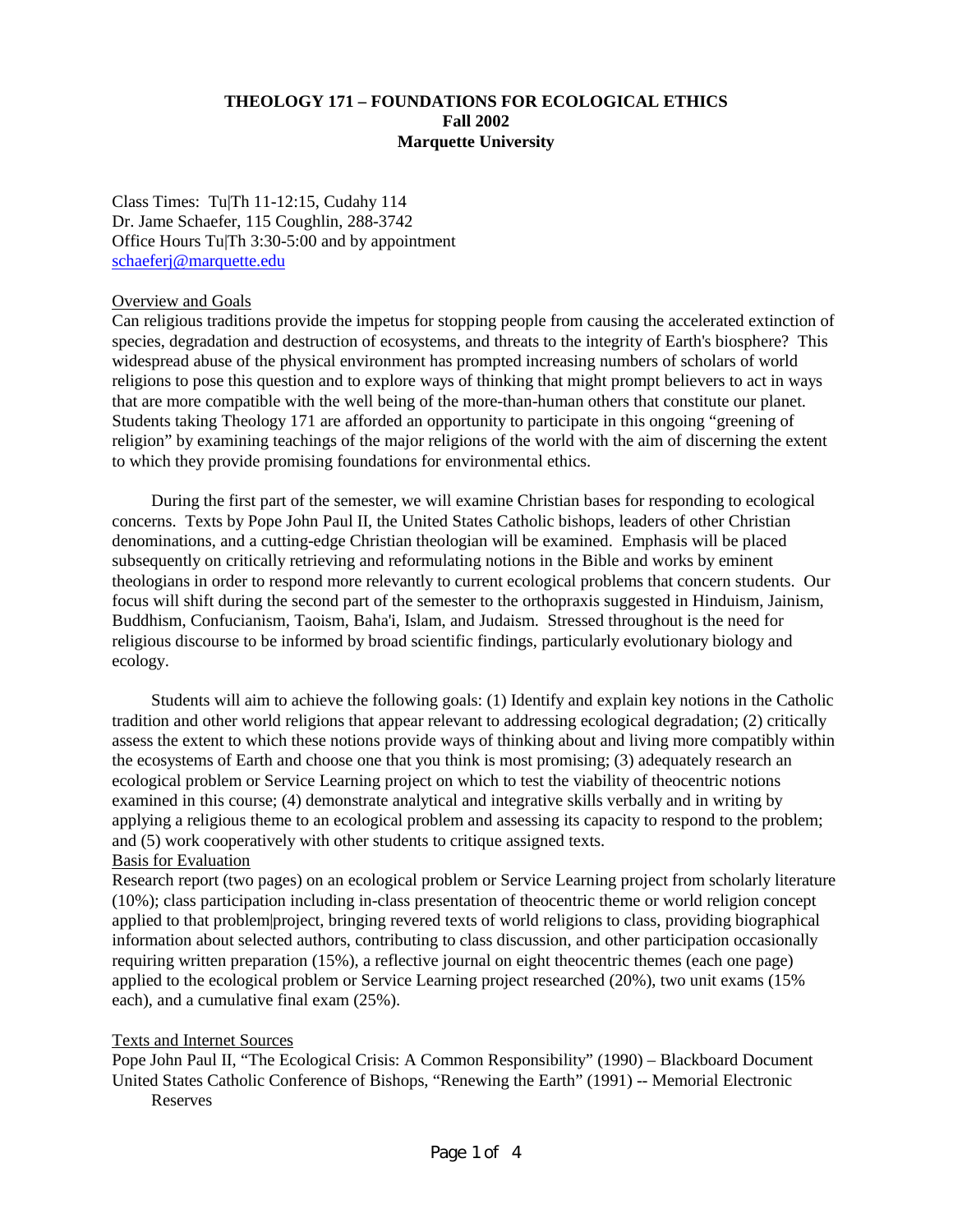# Sallie McFague, *The Body of God* (1993)

*Dædalus* 140 *Religion and Ecology: Can the Climate Change?* (Fall 2001) Forum on Religion and Ecology at Harvard University <http://environment.harvard.edu/religion/> Handouts and Thematic Readings in Christianity, External Links and Documents on Blackboard

#### Class Attendance Policy

Because presence in class is crucial to student understanding of assigned and presented materials, attendance is mandatory. After three absences, your class participation grade will be lowered by ten points (out of a possible 30) per absence; frequent tardiness will also lower your cp grade.

## Academic Honesty Policy

Each student is expected to represent his or her own efforts in all assignments and examinations. Penalties for academic dishonesty will be rigorously administered as indicated in the *2002-2003 Undergraduate Bulletin*.

## Tentative Schedule of Class Sessions, Assignments and Examinations

- August 27 -- Overview of course and Blackboard enrollment instructions; directions for identifying and reporting on ecological problems and Service Learning projects to which religious themes will be applied; introductory lecture on various foundations for environmental ethics with emphasis on the distinctiveness of religious foundations; directions for next session's reading assignment.
- August 29 -- Should religious communities be responsive to ecological degradation? Student sharing of responses in class; critical viewing of "Keeping the Earth" video prepared by the Union of Concerned Scientists; discussion of Pope John Paul II's "The Ecological Crisis" (Blackboard Document) and clarification of the often confused notion of human "dominion" over the rest of creation and humans as "*imago Dei*"; students on position statements by or sermons heard from within their religious communities; mini-lecture on statements issued by other leaders of major religions.
- September 3 -- Introduction to Christianity and one cutting-edge theologian's approach to the ecological crisis; lecture on some Christian impediments to addressing ecological concerns; discussion of Sallie McFague's Introduction and chap 1 in *The Body of God: An Ecological Theology*; opportunity to meet directors of Service Learning projects 4:00-6:00pm AMU Ballrooms A& B.
- September 5 -- The significance of our "common creation story" with all Earth beings; discussion McFague's chap 2 of *The Body of God*.
- September 10 -- Being "at home" on Earth; discussion of McFague's chap 4 of *The Body of God*; declaration of eco-problem or SL project due on form provided.
- September 12 -- US Catholic Conference of Bishops' invitation to reflection and action in light of Catholic social teaching; discussion of USCC's "Renewing the Earth" (Marquette Electronic Reserves); student reactions to the bishops' thinking about ourselves as co-creators and stewards; consideration of alternate models of the human; directions for take-home exam on materials covered thus far.
- September 17 -- Exam due; introduction to theocentric themes and lecture on the "Goodness of Creation and Ethics of Valuing" theme (Theocentric Themes folder in Course Documents on Blackboard); review of journal keeping requirements.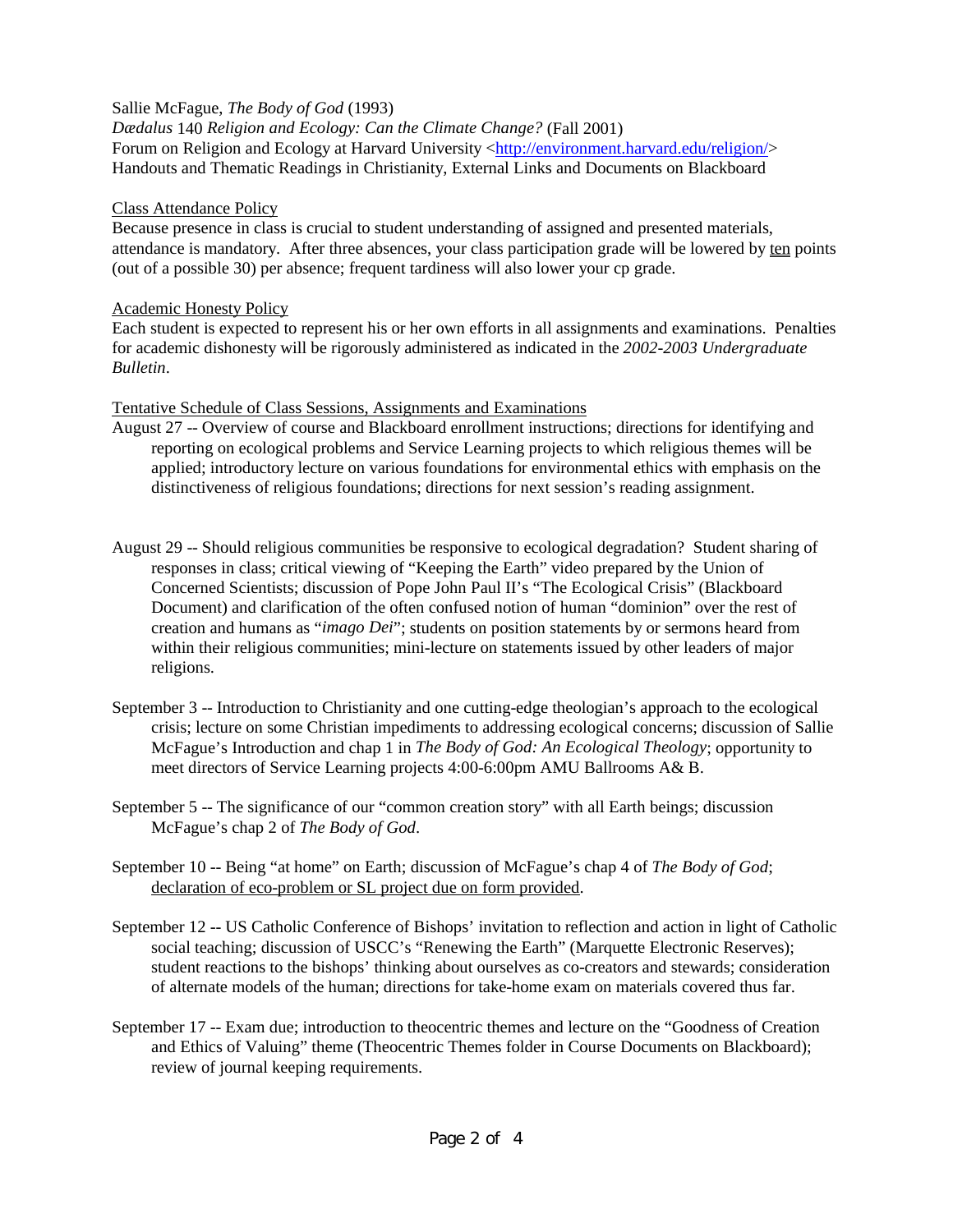- September 19 -- Student presentations on the Goodness/Valuing theme applied to their ecological problems; lecture on the "Beauty of Creation and the Ethics of Aesthetic Appreciation" theme; research report on eco-problem or SL project due.
- September 24 -- Student presentations on the Beauty/Aesthetic Appreciation theme; lecture on Creation's Praise of God and the Ethics of Respect.
- September 26 -- Student presentations on Creation Praising/Respect theme; lecture on the Sacramentality of Creation and the Ethics of Reverence.
- October 1-- Student presentations on the Sacramentality/Reverence theme; lecture on the Functional Unity of Creation and Ethics of Cooperation.
- October 3 -- Students on Unity/Cooperation theme; lecture on the Kinship of Creatures and Ethics of Companionship.
- October 8 -- Students on the Kinship/Companionship theme; lecture on the Restrained and Grateful Use of God's Blessings.
- October 10 -- Students on Use theme; lecture on Living Virtuously in the More-than-Human World with emphasis on the chief moral virtues.

October 15 -- Students on Living Virtuously theme; small group assessment of theocentric themes.

October 17 – Mid-semester break from classes.

- October 22 Efforts world wide to address ecological concerns including the Assisi Declarations, the Environmental Sabbath, The Earth Charter, the Harvard Forum on Religion and Ecology, and other initiatives discussed by Tucker and Grim in "The Emerging Alliance of World Religions and Ecology" in *Dædalus* 1-17 and experienced by students; journals on theocentric themes due.
- October 24 -- Background lecture on Judaism, students on revered texts in the Judaic tradition, and discussion of Tirosh-Samuelson's "Nature in the Sources of Judaism" *Dædalus* 99-124.
- October 29 -- Student presentations on promising Judaic principles applied to their ecological problems or SL projects.
- October 31 -- Background lecture on Islam, students on revered Muslim writings, and discussion of Haq's "Islam and Ecology: Toward Retrieval and Reconstruction" in *Dædalus* 141-178.
- November 5 Students on applied Islamic principles; background lecture on Hinduism, students on revered Hindu writings, and discussion of Narayanan's "Water, Wood, and Wisdom: Ecological Perspectives from the Hindu Traditions" in *Dædalus* 179-206.
- November 7 -- Students on applied Hindu principles; lecture on Jainism, students on revered texts, and discussion of Chapple's "The Living Cosmos of Jainism: A Traditional Science Grounded in Environmental Ethics" in *Dædalus* 107-114.
- November 12 -- Background lecture on Buddhism, students on revered writings, and discussion of Swearer's "Principles and Poetry, Places and Stories: The Resources of Buddhist Ecology" in